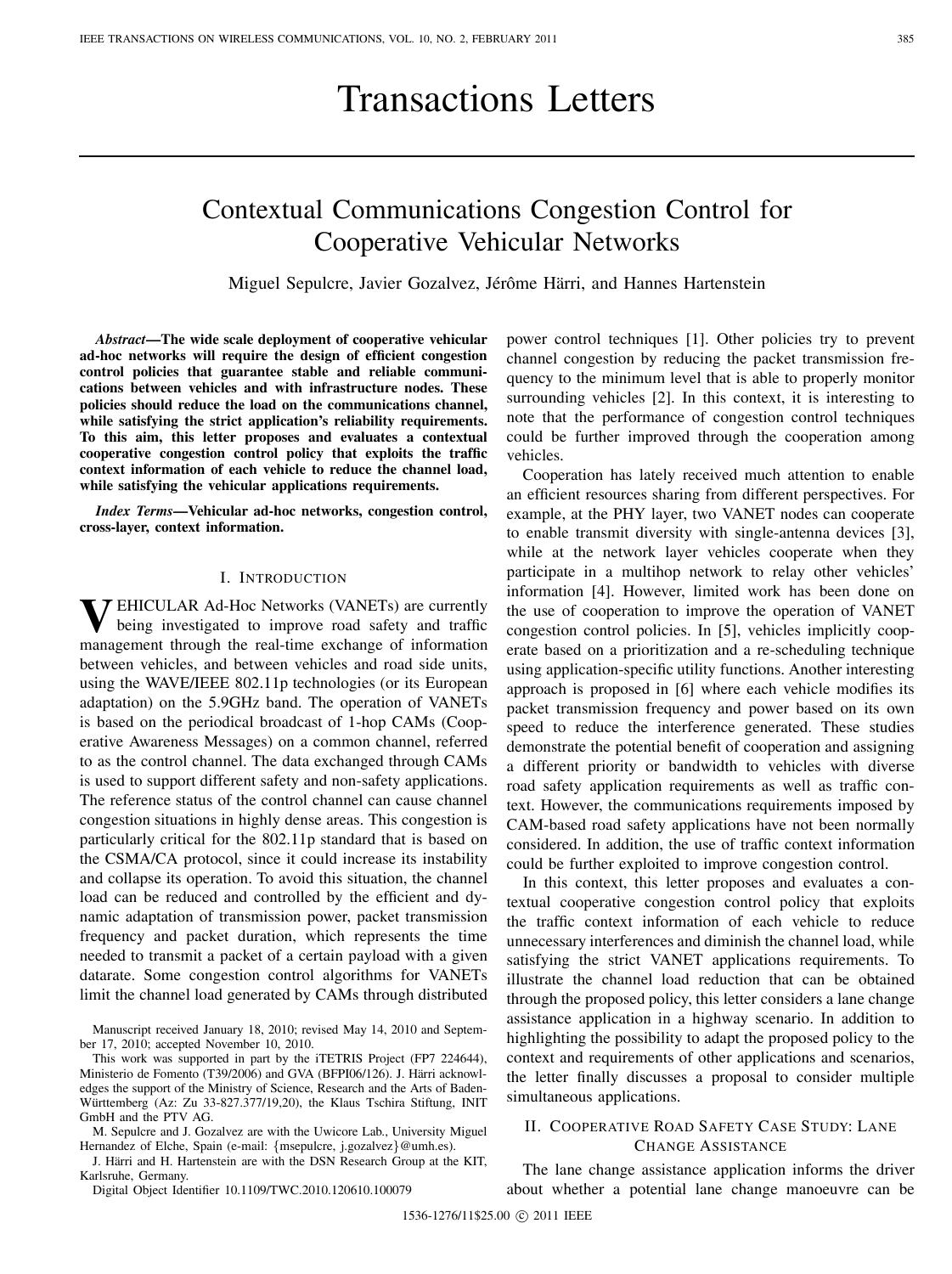

Fig. 1. Lane change assistance application: (a) metrics; (b) traffic contextual information.

performed in a safe way or not based on positioning and movement information received from surrounding vehicles by means of CAMs. Following the illustration in Fig. 1a, vehicle B would consider its lane change as unsafe if another vehicle A is approaching on the left lane and they are closer than a certain distance  $D_w$  (Warning Distance).  $D_w$  represents the minimum separation distance between the two vehicles allowing vehicle B to change the lane without making vehicle A reduce its speed.  $D_w$  can be computed as:

$$
D_w = \frac{1}{2} \frac{(v_B - v_A)^2}{|a_A - a_B|} + L + D_s \tag{1}
$$

where  $v_A$  and  $v_B$  represent the vehicles speed in  $m/s$ ,  $a_A$ and  $a_B$  their acceleration in  $m/s^2$ , L is the vehicle length in m, and  $D_s$  is the safety distance ( $L = 4m$  and  $D_s = 30m$  in average in this work). It is important to note that neither of the two vehicles knows the speed of the other vehicle before receiving its first CAM. Consequently, they need to assume the worst case scenario in terms of speed to calculate their respective  $D_w$ . This corresponds to vehicle A calculating  $D_w$ considering that vehicle B is moving at the minimum speed allowed in the road, and it has the lowest possible acceleration in the overtaking manoeuvre  $(v_B = v_{min}, a_B = a_{min}$  =  $1m/s<sup>2</sup>$ ). Vehicle B will consider that vehicle A is moving at the maximum constant speed allowed in the road ( $v_A$  =  $v_{max}$ ,  $a_A = 0m/s^2$ ). This results in different  $D_w$  distances for vehicles with different driving context situations.

In the scenario depicted in Fig. 1a, the deployment of VANETs will allow avoiding a potential collision caused by a lane change manoeuvre if vehicles A and B correctly exchange at least one CAM at a distance equal or larger than their  $D_w$ . To quantify the performance of the lane change assistance use case, the application's reliability  $(p_{app})$  has been defined as the probability of receiving at least one CAM before  $D_w$ and during a given time window  $TWindow$  [7] (see Fig. 1a, where the  $TWindow$  is mapped to the  $DW$  indow distances according to the vehicles' speed).

## III. FROM AUTONOMOUS TO CONTEXTUAL CONGESTION **CONTROL**

To illustrate the benefits of contextual cooperative congestion control policies, three different operational modes have

been analysed with increasing cooperation and usage of traffic context information: autonomous (AM), cooperative (CM), and contextual cooperative modes (CCM).

*Autonomous mode* (AM): in AM, vehicles do not exploit the traffic context information. Based on the previous application analysis and following equation 1, each vehicle is able to autonomously update its application requirements (the minimum separation distance required to initiate a lane change manoeuvre in this letter,  $D_w$ ) before every CAM transmission. Then, to satisfy the target application reliability level  $p_{app}$ , each vehicle accordingly adapts its communications parameters. For a given CAM transmission frequency,  $TWindow$  and payload, the transmission power required to satisfy the application reliability level at the  $D_w$  distance has been obtained following the methodology proposed in [8]. In particular, the work reported in [8] calculates the minimum transmission power required to successfully exchange at least one message with  $p_{app}$  probability at a given distance taking into account the propagation effects. In addition, [8] also considers a compensation policy based on the increment of the transmission power to combat the negative effects of packet collisions on the packet reception probability and application reliability. In a three-lane road scenario, a vehicle in the middle lane would need to compute the  $D_w$  distance for its communications with fast approaching vehicles behind, and a different  $D_w$  for its communications with slow vehicles ahead. A vehicle in the middle lane would then consider the maximum of these two  $D_w$  values to adapt its communications parameters:

$$
D_{wA}(AM) = max \left( \frac{1}{2} \frac{(v_{max} - v_A)^2}{a_A} + L + D_s, \frac{1}{2} \frac{(v_{min} - v_A)^2}{|a_A - a_{min}|} + L + D_s \right)
$$
 (2)

In AM, the application's reliability for each vehicle would be  $p_{appA} = p_{appB} = 0.99$ . The potential collision in a lane change assistance scenario could be avoided if either vehicle A or vehicle B receives from each other at least one CAM before  $D_w$ . If only one of these messages is correctly received, the application is still able to detect a risk in a lane change manoeuvre, and at least alert one of the two vehicles. The overall application's reliability is  $p_{app} = 1 - (1 - p_{appA})(1 - p_{appB}) = 0.9999$ . Following this process, all vehicles are able to individually and dynamically adapt their transmission power to the minimum level required to satisfy the application's reliability requirements, and reduce the channel load and the interference generated.

*Cooperative mode* (CM): in this mode, vehicles do not fully exploit the traffic context information, but assume that all vehicles are adapting their own application requirements and transmission power/range following the procedure defined in AM. As a result, in the scenario illustrated in Fig. 1a, vehicle B will not try to communicate with vehicle A, since it assumes that vehicle A is already trying to communicate with it. Therefore, vehicle B can reduce its transmission power, and wait for the reception of a CAM from A to know if its lane change manoeuvre is safe or not. If vehicle A has adapted its communications parameters following the AM mode, and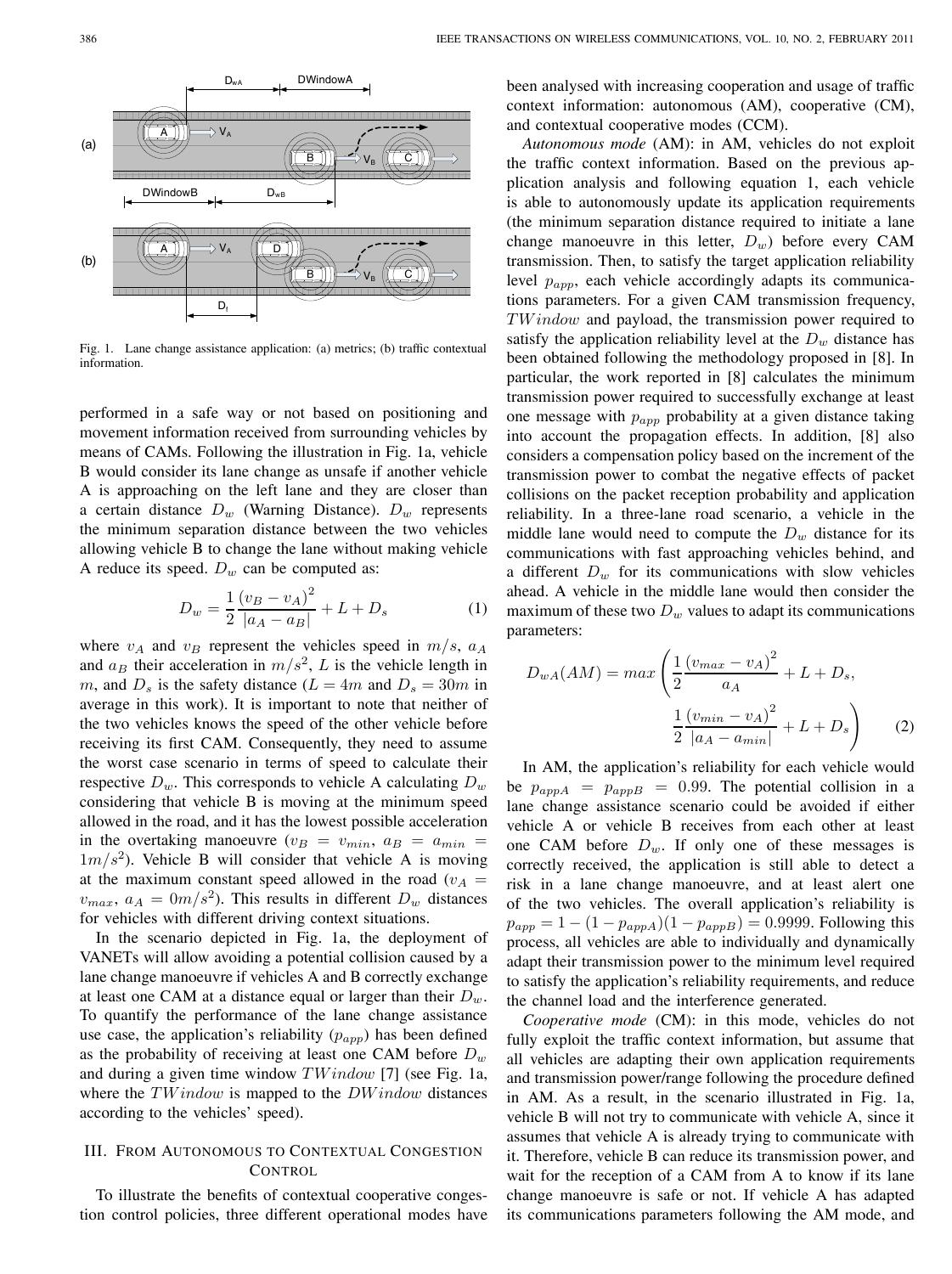vehicle B does not receive a CAM before starting its lane change manoeuvre, then the manoeuvre is safe. Following this reasoning, in CM, all vehicles adapt their application requirements and transmission parameters to those needed to communicate with potential dangerous vehicles ahead in a different lane. Therefore, it is the role of the overtaking highspeed vehicle (vehicle A in Fig. 1a) to notify the potential lane changing vehicles (vehicle B in Fig. 1a) about the danger, and  $D_w$  is estimated as:

$$
D_{wA}(CM) = \frac{1}{2} \frac{(v_{min} - v_A)^2}{|a_A - a_{min}|} + L + D_s \tag{3}
$$

In CM, only one vehicle (vehicle A in the scenario depicted in Fig. 1a) will adapt its communications parameters to avoid a potential collision in a lane change manoeuvre. To fairly compare AM and CM, the application's reliability must be set to  $p_{app} = p_{appA} = 0.9999$ .

*Contextual cooperative mode* (CCM): vehicles operating in this mode exploit their traffic context information to reduce unnecessary interferences and the channel load without sacrificing the application's reliability. To this end, each vehicle utilizes the specific positions of neighbouring vehicles to reconfigure its application requirements and the resulting transmission parameters. For the lane change assistance application, typical situations such as the one depicted in Fig. 1b can be detected and exploited to reduce the channel load. In this situation, vehicle B knows that its lane change manoeuvre is unsafe due to the presence of vehicle D (i.e. vehicle B previously received at least one CAM from vehicle D). As a result, it is not necessary that vehicle A communicates with vehicle B at high distances, since vehicle B already knows that it cannot change the lane. This results in that vehicle A can reduce its transmission parameters to those needed to communicate with vehicle D, located at a distance  $D_f$ from vehicle A (see Fig. 1b). Following this reasoning, each vehicle's operation is as follows. Based on the received CAMs, each vehicle continuously monitors its distance to the vehicle in the same lane ahead,  $D_f$ . Based on its individual operating parameters, each vehicle periodically calculates  $D_w$  based on CM. They configure their transmission parameters based on the minimum of the two distances calculated:

$$
D_{wA}(CCM) = min(D_{wA}(CM), D_f)
$$
 (4)

In the scenario illustrated in Fig. 1b, this results in that vehicle A will configure its transmission power to directly communicate with vehicle B only when there is no vehicle D in the same lane ahead located at  $D_f < D_w(CM)$ . Therefore, unnecessary interferences are reduced and the channel load can be decreased. Given that CCM is partially based on CM, the application's reliability has been set to  $p_{app} = p_{appA} =$ 0.9999 to fairly compare their performance. It is interesting to highlight that the potential location inaccuracies affecting the distance to the vehicle ahead could be handled by considering the positioning errors in the  $D_f$  distance definition.

#### IV. PERFORMANCE EVALUATION

To demonstrate the benefits of the proposed contextual cooperative congestion control policy, a highway scenario with

TABLE I TRAFFIC, COMMUNICATION AND SIMULATION PARAMETERS

| Traffic parameters            |                             |
|-------------------------------|-----------------------------|
| Length                        | 3km                         |
|                               | $80 \text{ km/h}$           |
| Speed (depending on the lane) | $100$ km/h                  |
|                               | $120$ km/h                  |
| Boundary speed limits         | $v_{min} = 60$ km/h         |
|                               | $v_{max} = 120$ km/h        |
|                               | $D_1 = 7.2$ veh/km/lane     |
| Traffic density               | $D_2 = 9.6$ veh/km/lane     |
|                               | $D_3 = 14.4$ veh/km/lane    |
| Communication parameters      |                             |
| Frequency                     | 5.9GHz                      |
| Bandwidth                     | 10MHz                       |
| Antenna gain                  | 0dB                         |
| Datarate                      | 6 Mbps (1/2 QPSK)           |
| Payload                       | $250B$ or $500B1$           |
| Packet transmission frequency | Between 1pkt/s and 10pkts/s |
| Simulation parameters         |                             |
| Propagation model             | Nakagami $(m = 3)$          |
| Simulation time               | 400s                        |
| Simulation runs               | 8                           |
| Confidence interval           | $< 5\%$                     |



Fig. 2. CAM communications configurations that satisfy the target application's reliability  $p_{app}$  for the AM, CM and CCM modes.  $TWindow = 2s$ , traffic density  $D_2 = 9.6$  veh/km/lane and CAM payload=250B.

6 lanes, 3 in each direction, has been investigated with the network simulator ns2, and considering the realistic Nakagami propagation model with  $m = 3$  [1]. In this scenario, all vehicles periodically transmit CAMs on the control channel using the same packet transmission frequency and payload. The CAM transmission power is dynamically adapted to satisfy the defined application's reliability requirements  $p_{amp}$ at the estimated  $D_w$  distances and the established  $TWindow$ . Table I details the rest of the traffic, communications and simulation parameters. The traffic parameters considered represent a common highway scenario with different traffic densities [9]. The communications parameters listed in Table I have been selected following default settings for the control channel defined in standardization<sup>1</sup> bodies  $[10]$  and research initiatives [11].

Fig. 2 illustrates the combination of power and transmission

<sup>&</sup>lt;sup>1</sup>The mandatory fields of CAMs are around 55B [11], the security/authentication header can be around 200B, and many optional fields could also be included depending on the different applications running on each vehicle.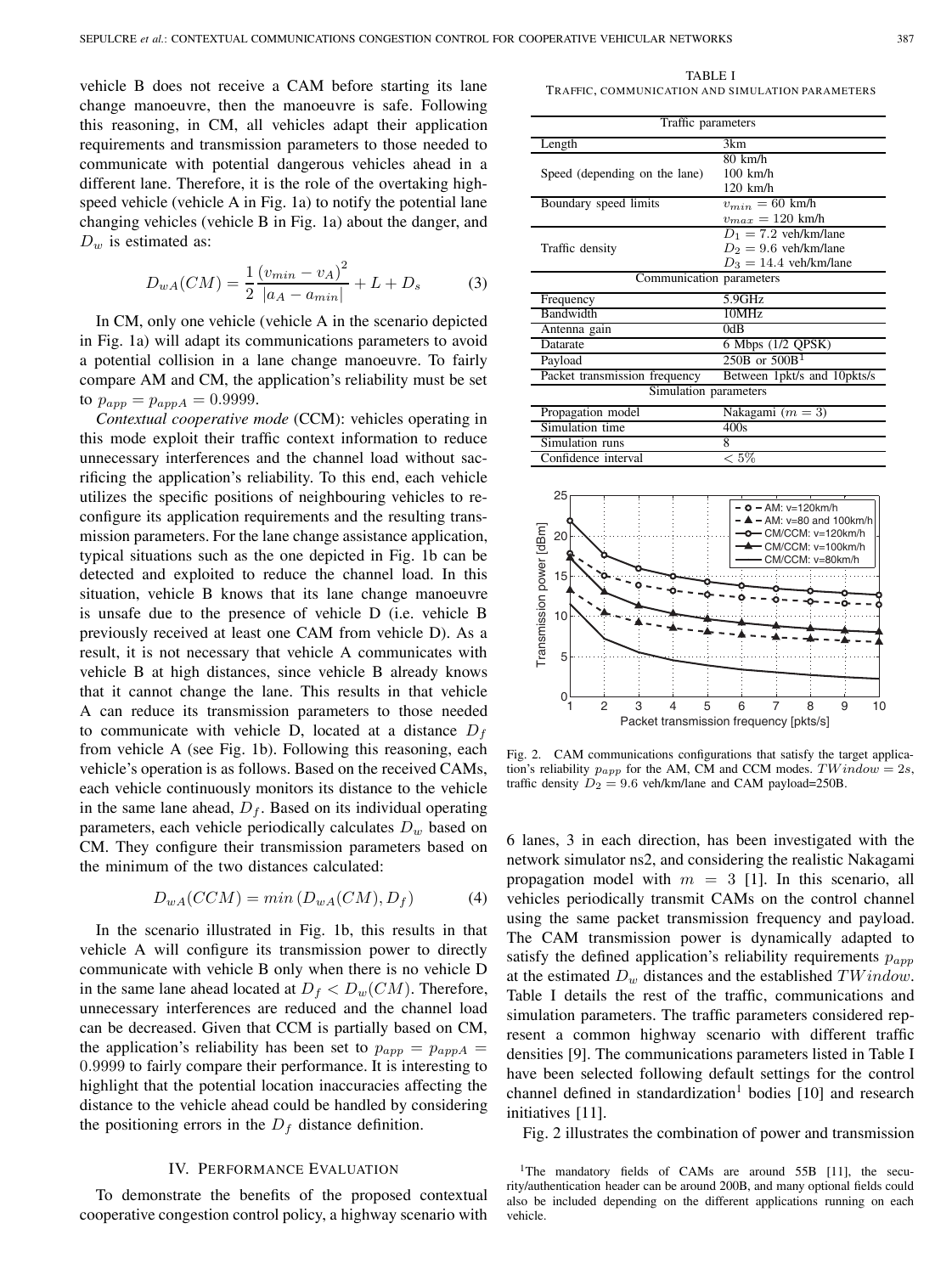

Fig. 3. Channel busy time for the CAM communications configurations that satisfy the target application's reliability  $p_{app}$ . TW indow = 2s, traffic density  $D_2 = 9.6$  veh/km/lane and payloads of 250B and 500B. Each point in the figure corresponds to the combination of transmission frequency and power depicted in Fig. 2.

frequency that allows satisfying the  $p_{app}$  requirements for the AM, CM and CCM modes despite packet collisions and propagation effects. As this figure shows, the transmission parameters used with CCM will be equal to CM if there is no vehicle ahead of vehicle A (e.g. if vehicle D is not present in the scenario depicted in Fig. 1b). If such vehicle is present, the transmission parameters will be defined following the methodology discussed in [8] so that a reliable communication between vehicles A and D can be established. As it can be observed, CM requires higher power levels than AM for speeds higher than  $90km/h$ . At these speeds, CM and AM are characterised by the same  $D_w$ . However, vehicles operating in the CM mode have higher individual  $p_{app}$  requirements than in AM, which results in their different power levels. On the other hand, the power level is reduced with CM for vehicles moving at  $80km/h$  due to the lower  $D_w$  for the CM mode compared to AM.

The channel load can be measured by means of the channel busy time (CBT). This parameter is equal to the average fraction of time that the channel is sensed as busy. The CBT for the CAM communication configurations represented in Fig. 2 is shown in Fig. 3 for different CAM payloads. Although the  $x$  axis only represents the transmission frequency, each point in the figure corresponds to the combination of transmission frequency and power depicted in Fig. 2. As it can be observed, the channel load can be considerably reduced when adapting the transmission parameters based on the proposed contextual policy. With CCM, the channel busy time experienced can be reduced around 30% for the different transmission frequencies and payloads depicted in the figure. This is especially relevant when considering high packet transmission frequencies and payloads, since in these cases the channel busy time could almost reach the 25% common control channel occupation limit that is currently under discussion in standardization bodies [10]. It is important to note that this limit could be reached with only the lane change assistant application analysed if contextualised congestion control policies as those proposed in this letter are not employed.

The impact of the traffic density on the three operational



Fig. 4. Channel busy time for the CAM communications configurations that satisfy the target application's reliability  $p_{app}$  and different traffic densities.  $TWindow = 2s$ , transmission frequency of  $10pkts/s$  and payload=500B.

modes is shown in Fig. 4 for a transmission frequency of  $10pkts/s$ . As it can be observed, the increase in the traffic density augments the CBT, but such increase can be considerably reduced with the proposed contextual congestion control policies. The figure also shows that the relative channel load reduction obtained with the proposed CCM mode is higher for lower traffic densities. The CBT reductions achieved with the CCM mode range from 19.1% to 57.4% for the different traffic densities, packet transmission frequencies and payloads analysed. These results clearly demonstrate the potential of the proposed contextual congestion control policy to reduce the control channel load by exploiting the traffic context information, and without sacrificing the application's reliability requirements.

#### V. MULTI-APPLICATIONS EXTENSION FRAMEWORK

The proposed contextual cooperative congestion control policy could also be adapted to other vehicular applications, for example, to the forward collision warning application, aimed at avoiding longitudinal collisions through the periodic exchange of broadcast messages. To avoid that all vehicles have to transmit at high powers in order to prevent forward collisions, the traffic context information could be exploited following the proposed policy. Let's consider the scenario where a given vehicle (vehicle A) could detect the presence of a vehicle behind it (vehicle B) moving at a similar speed. Vehicle A would then reduce its transmission power to that needed to communicate with vehicle B, and vehicle B would be the one transmitting with high power in order to warn highspeed vehicles that could be approaching vehicles A and B, and that could provoke a forward collision. A similar approach could be used for the intersection collision warning application in order to avoid multiple vehicles approaching an intersection to transmit with high power.

In this context, scenarios with multiple applications running simultaneously represent a challenging task that has not been properly addressed by the research community. One of the first attempts to analyse it considered the combination of application data from different applications [12]. In this context,